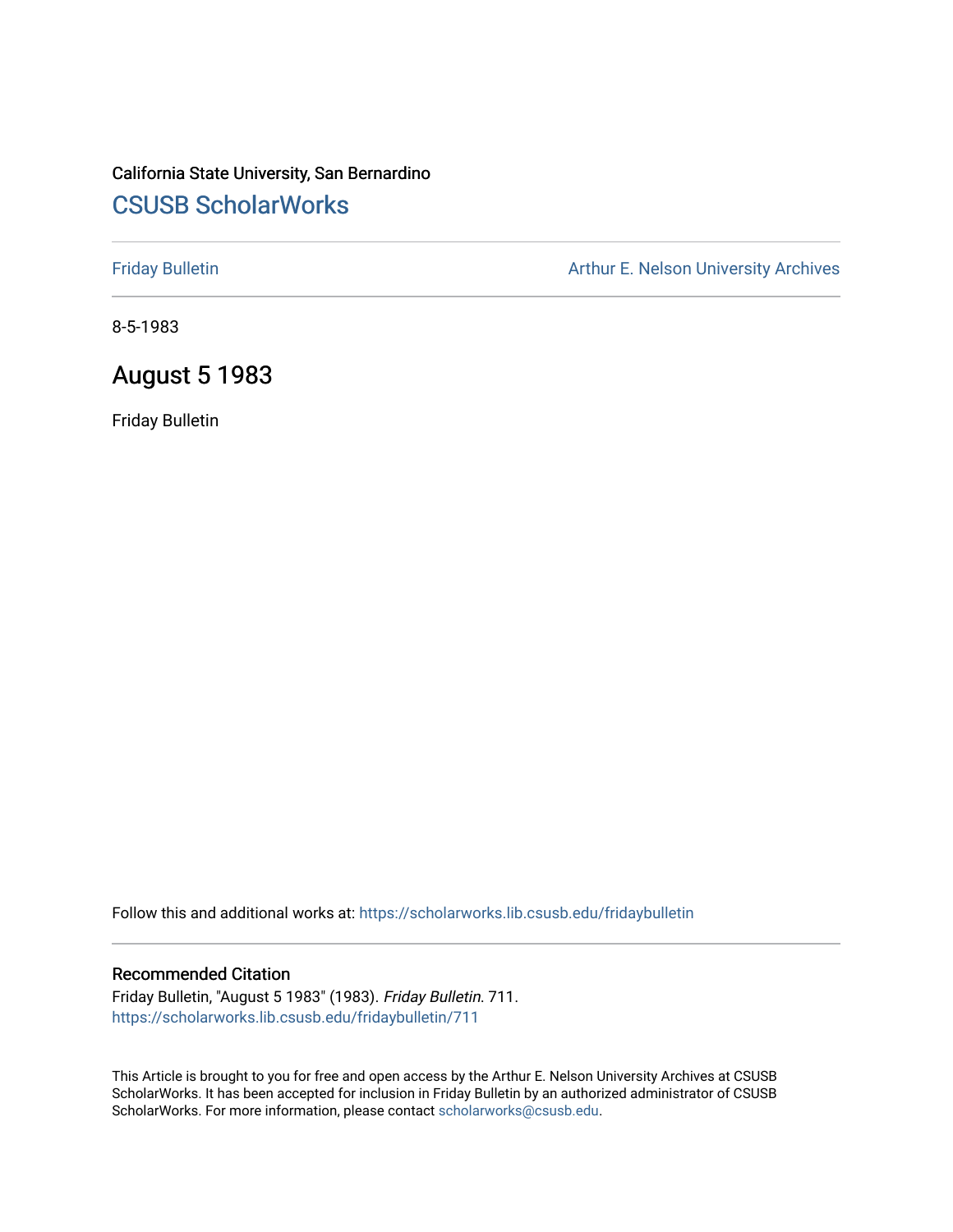



August 5, 1983

# \$124,000 GRANT AWARDED FOR **BILINGUAL EDUCATION**

To help meet the growing need for bilingual education In area school districts, the School of Education has received a \$124,000 grant from the U.S. Department of Education for the first

year of a three-year bilingual education program which will begin this fall.

The program is designed to provide training for teachers, aides, administrators and others working In or planning to enter bilingual/cross-cultural education. Each year, 20 students preparing for careers In bilingual education will be selected to train under the program. The grant will help pay their fees, as well as provide counseling, workshops, special programs and field experiences. Also as part of the project, faculty here will provide in-service workshops and lectures for educators wishing to work toward a certificate and improve their competency in bilingual education. The program Includes a continuing study of the bilingual education offerings at the college and the needs of the area.

Persons interested in applying for the program should call the School of Education, Ext. 7571.

MAIN PARKING LOT **To** BE PAVED

For approximately one month beginning Friday, Aug. 19, the main parking lot will be closed for reconstruction. The area to be repaved extends from the main entrance to the left all the way to the former main entrance, which also will be resurfaced.

Parking will be available in the newer lot to the right of the main entrance and in the old lot across the perimeter road from the Children's Center. Because the former main entrance will be blocked off, access to the science parking lot will be via the Plant Operations road. Signs will be Installed to give directions. Fontana Paving will do the work for a cost of \$73,821.

SIGN-UP LIST FORMING Registration is now being taken for evening child POR EVENING CHILD CARE care to be offered at the Children's Center be-<br>
ginning in September, On a first-come, firstserved basis, the service will be provided for

children of students attending afternoon or evening classes, faculty and staff.  $Child$ ren age two through  $14$  are eligible.

Evening care will be offered from 6 to 10 p.m., Mondays through Thursdays. The cost Is \$1.50 per hour for one child plus \$1 per hour for each additional child from the same family. A minimum enrollment of one evening per week for two hours is required. Parents wishing to place their children's names on the list should call the Dean of Students Office, Ext. 7524. Openings are expected to fill quickly.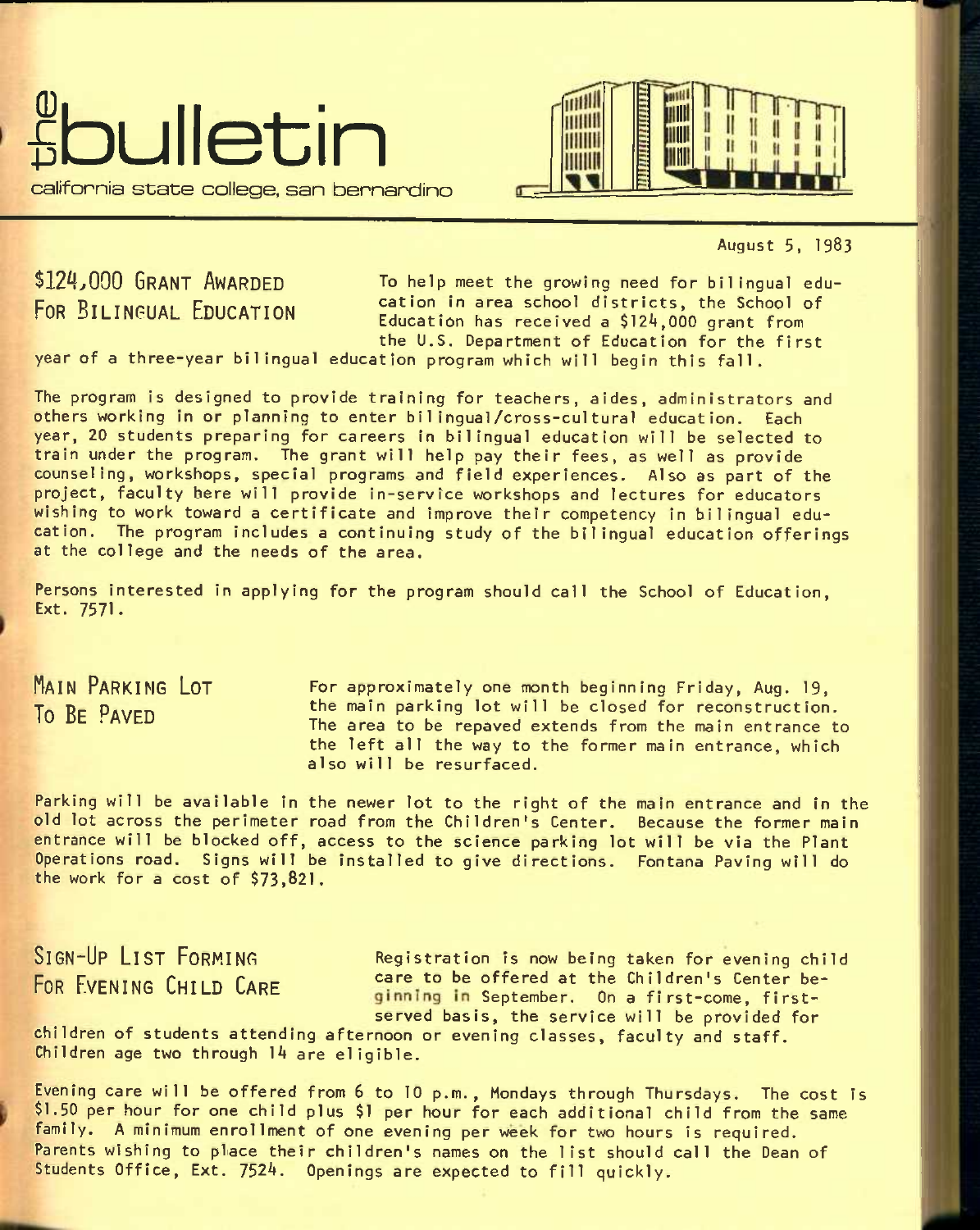# COLLEGE COHMUNITY INVITED **To** UPWARD BOUND LUNCHEON

Members of the college community are invited to the Upward Bound awards luncheon today from noon to 1:30 p.m. in the Upper Commons. The event is free.

Outstanding students in Upward Bound will be recognized. The speaker will be Marilyn Fero, a former Upward Bound student who will be a freshman at the college this year. President Anthony H. Evans will give the welcoming address, and the Rev. Percy Harper of St. Mark Baptist Church in San Bernardino will give the invocation.

UNITS 5 AND 7 EMPLOYEES MAY STILL APPLY FOR FEE MAIVER employees was in July. Information is available from Personnel, Ext. 7205. Employees in Units 5, operations support, and 7, clerical and administrative support, have until Sept, 6 to apply for fee waivers for fall courses. The deadline for other

CAPT. STEPHEN HEYNEN HEADING ROTC PROGRAM

Capt. Stephen Heynen is interim officer in charge of the college ROTC program until a permanent assignment of a major is made in December.

Capt. Heynen plans to complete his M.B.A. at Cal State, San Bernardino in December, then continue working with the ROTC program. He earned a B.A. in psychology and graduated from ROTC at the college in 1975. Since then, Capt. Heynen has served in the Army as platoon leader and executive officer of a mechanized infantry unit in Germany and as company commander and chief of personnel at Ft. Hunter Liggett in northern California.

BERGMAN AND PECK IN 'SPELLBOUND' AUG. 12 Highlighting his movie with dream sequences designed by Salvador Dali, Alfred Hitchock weaves a tangled tale of madness in "Spellbound," the Friday Night at the Movies feature to be shown Aug. 12. The

movie begins at 8 p.m. in the Multipurpose Room of the Student Union.

Ingrid Bergman stars as a psychiatrist who becomes involved with Gregory Peck, the apparent head of the asylum where she has come to work. She soon learns he is not the asylum's director, who has been murdered, but one of its patients, haunted by bizarre dreams. The movie concludes this summer's classic film series sponsored by the Office of Continuing Education and the Associated Students.

> The California State College, San Bernardino BULLETIN is published Fridays by the Public Affairs Office, AD 117, extension 7558. Items for publication should be received in writing by noon Tuesday.

> Editor . . . Jill Scanlan Director of Public Affairs<br>Editor . . . Jill Scanlan Calendar Items . . . . Ruth Moran Volume 18 Edna Steinman, Director of Public Affairs Printed in the Duplicating Center No. 48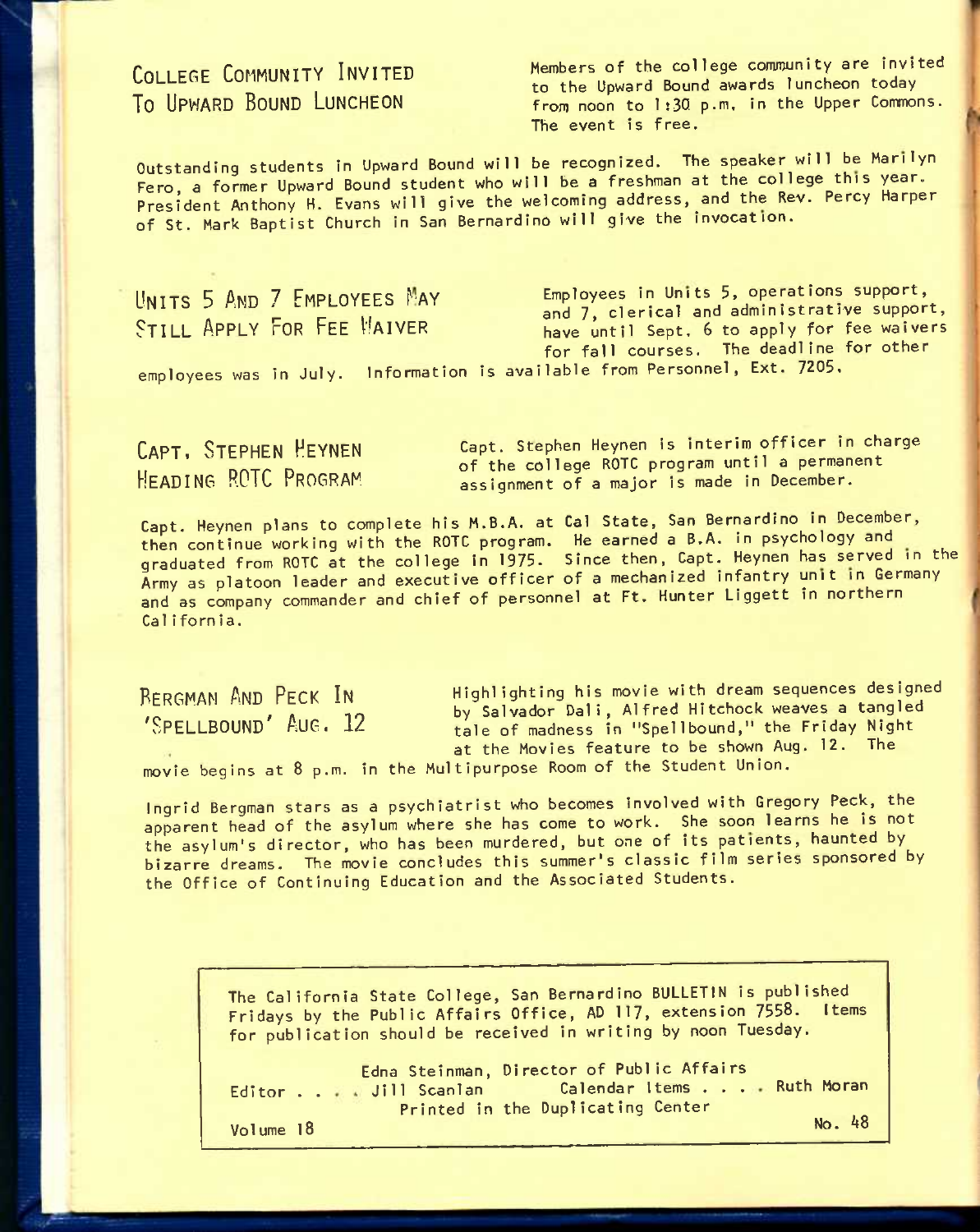ROBERT LOHNES DESIGNS The "Welcome to California State College, San **EXAMPLE CONCLUSION**<br> **EXAMPLE SIGN FOR COLLEGE Example intersection of Kendall and State College** intersection of Kendall and State College Pkwy. was designed by Robert Lohnes (Plant

Operations) and constructed by Plant Operations staff. The concrete sign, erected in the median, may have an additional piece mounted above it to identify and welcome specific organizations visiting the college.

TOWN NAMES FESTIVAL **The town of Seligman, Ariz., has dedicated its** AFTER FLSY MARTINEZ annual festival to Elsy Martinez, the late husband of Charlotte Martinez (Custodial Services). The festival, which began years ago as a reunion for

the large Martinez family, is held the first weekend of August. It features a parade, street dance and community picnic. Martinez, who died in March, had organized the participation of California Martinezes.

# DR, ACKLEY RECEIVES \$300 GRANT FOR PROGRAM

Dr. Richard Ackley (Political Science) has received his 10th \$300 grant from the National Strategy Information Center, a private foundation for improving and supporting the study of national

security affairs. The money will provide teaching materials and lectures for the national securities studies program.

## ALUMNI ASSN, PAYS **To** KEEP POOL OPEN

The Alumni Assn. is picking up the tab for keeping the college swimming pool open from 11 a.m. to 1 p.m., Monday through Saturday through Sept. 5. The contribution will make the pool available to faculty, staff

and alumni during this period. School funds to pay the pool manager were exhausted, The city recreation department is operating the pool from 1 to 5 p.m., Monday through Saturday for general public use.

TOURS CONTINUE **Campus tours are continuing through the summer.** The most THROUGH SUMMER **recent large tour was taken Monday by 25 Japanese high** school students from the California Homestay Institute, a non-profit educational exchange program. Tours may begin any time between 8:30 a.m. and 3 p.m., Mondays through Fridays. They may be scheduled by calling Admissions Counseling, Ext. 7608.

SPEAKING OUT Johnnie Ann Ralph (Library) spoke to the San Bernardino City Historical and Pioneer Society on "Riverside in Postcards" Aug. 3.

NOTEWORTHY Students in the Upward Bound program placed second overall in the Upward Bound Olympics July 23 at UCLA. Teams from six campuses participated.